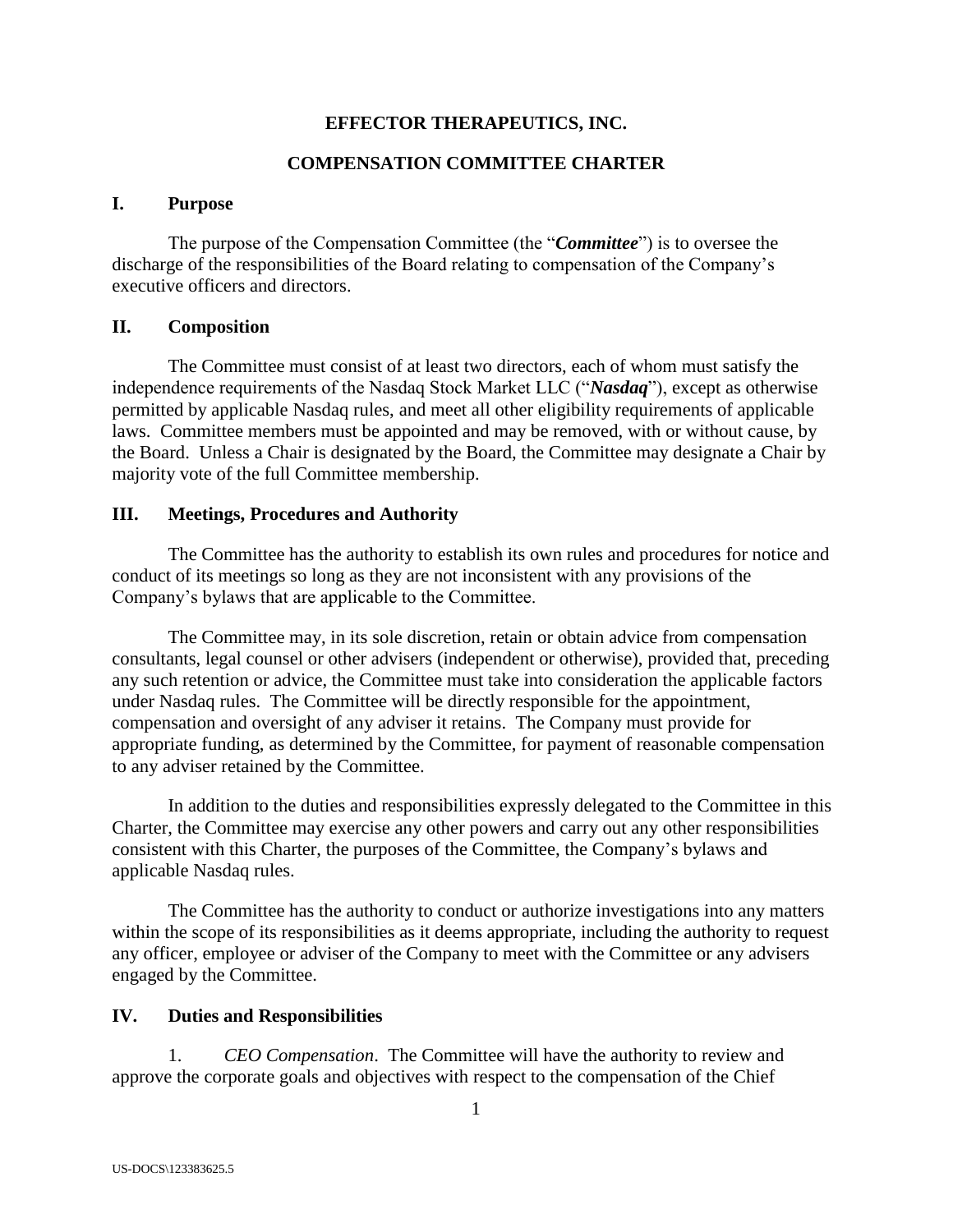Executive Officer. The Committee will evaluate the Chief Executive Officer's performance in light of these goals and objectives and, based upon this evaluation, will have the authority to review and set or make recommendations to the Board regarding the Chief Executive Officer's compensation. The Chief Executive Officer may not be present during voting or deliberations on his or her compensation.

2. *Other Executive Officer Compensation*. The Committee will have the authority to review and set or make recommendations to the Board regarding the compensation of the executive officers other than the Chief Executive Officer and in connection with such review will oversee the evaluation of the executive officers.

3. *Director Compensation*. The Committee will have the authority to review and make recommendations to the Board regarding director compensation.

4. *Incentive and Equity Compensation*. The Committee will have the authority to review and approve or make recommendations to the Board regarding the Company's incentive compensation and equity-based plans and arrangements, including the authority to administer any such plans and arrangements (provided that the Committee's general oversight shall not include service as the plan administrator or involve the general administration of any plan subject to the provisions of the Employee Retirement Income Security Act of 1974, as amended (ERISA)).

5. *Compensation Discussion and Analysis*. To the extent that the Company is required to include a "Compensation Discussion and Analysis" ("*CD&A*") in the Company's Annual Report on Form 10-K or annual proxy statement, the Committee will review and discuss with management the Company's CD&A and will consider whether it will recommend to the Board that the Company's CD&A be included in the appropriate filing.

6. *Compensation Committee Report*. The Committee will prepare the annual Compensation Committee Report, to the extent it is required.

7. *Reports to the Board of Directors.* The Committee must report regularly to the Board regarding the activities of the Committee.

8. *Committee Self-Evaluation.* The Committee shall periodically perform an evaluation of the performance of the Committee.

9. *Review of this Charter*.The Committee must annually review and reassess this Charter and submit any recommended changes to the Board for its consideration.

# **V. Delegation of Duties**

In fulfilling its responsibilities, the Committee has the authority to delegate any or all of its responsibilities to a subcommittee of the Committee. The Committee also has the authority to